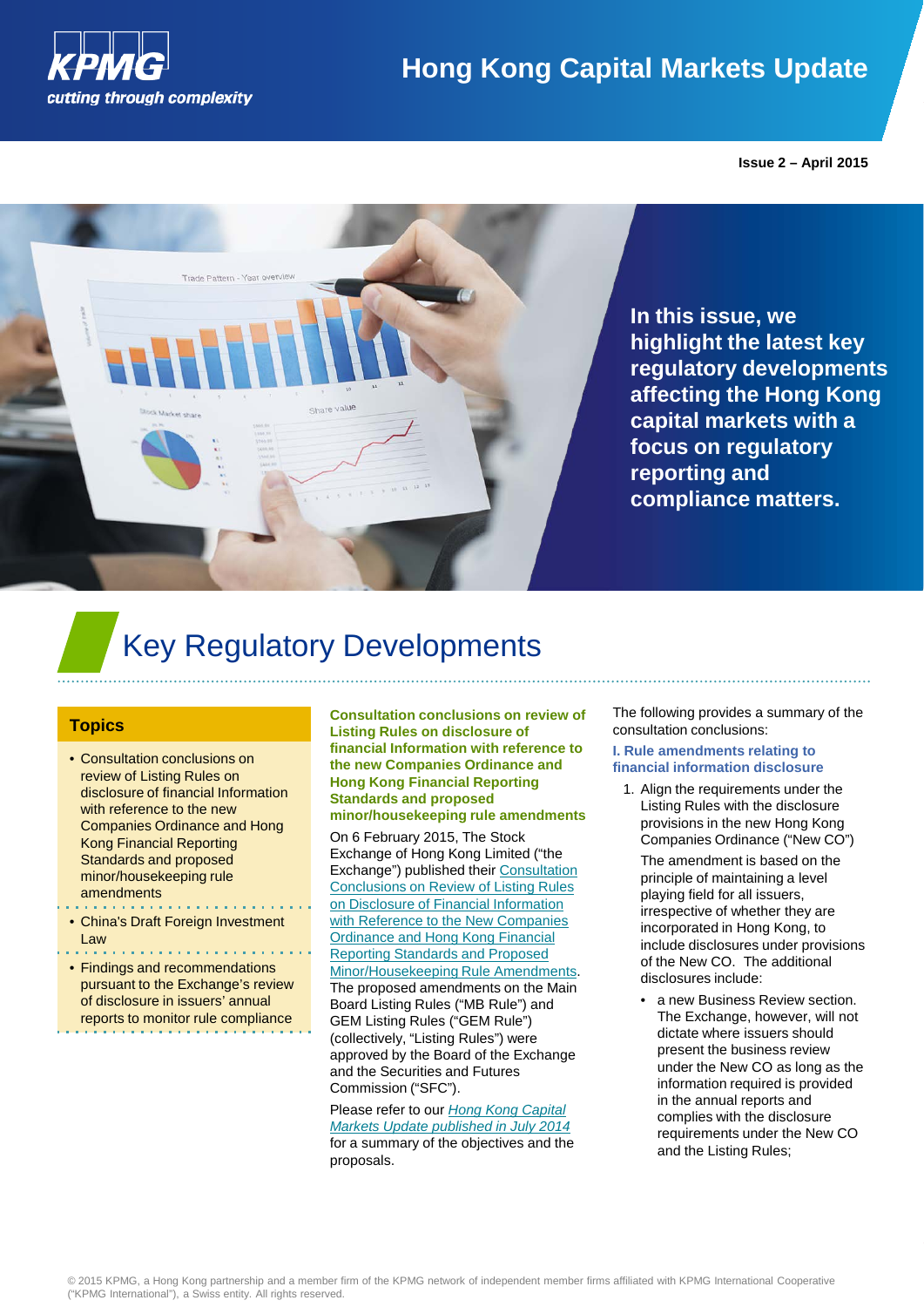- names of the directors of the non-Hong Kong incorporated issuers (disclosures of the names of subsidiaries' directors are not required);
- directors' interest on transactions and arrangements with the issuer;
- permitted indemnity provisions;
- equity-linked agreements; and
- reasons for a director resigning or not seeking re-appointment.
- 2. Streamline the disclosure requirements of financial information under the Listing Rules with reference to the requirements under Hong Kong Financial Reporting **Standards**

The amendments:

- remove disclosure requirements already included under International Financial Reporting Standards ("IFRSs") or Hong Kong Financial Reporting Standards ("HKFRSs");
- align accounting terms in order to be consistent with the IFRSs or HKFRSs;
- repeal the disclosure requirements in relation to financial conglomerates; and
- repeal Appendix 15 of the MB Rule and GEM Rule equivalent in relation to "Bank Reporting".

3. Introduce new requirements when an issuer decides to revise its published financial report or make prior period adjustments due to correction of material errors in the results announcement

Issuers are required to:

- publish an announcement under the headline "Revision of Published Financial Statements and Reports" when the board of directors decides to revise its published financial statements, including published summary financial report and quarterly report. The date of publication of the original financial reports, the reason(s) leading to the revision of published financial statements and the financial impact, if any, are expected to be disclosed in the announcement.
- alert the public on prior period adjustments due to correction of material errors in the results announcements through disclosure under separate "Prior Period Adjustments due to Correction of Material Errors" headline category. Issuers are not required to select this new headline category if a prior period adjustment was made due to the adoption of a new accounting standard.
- inform the Companies Registry when the financial statements and reports (including summary financial reports and quarterly reports) are revised.



#### **Quick summary on the requirements for Hong Kong vs. Non-Hong Kong incorporated issuers**

|                                                                     | <b>Hong Kong incorporated</b><br><b>issuers</b>                                                                                                                                                                                                                                                           | <b>Non-Hong Kong</b><br>incorporated issuers             |
|---------------------------------------------------------------------|-----------------------------------------------------------------------------------------------------------------------------------------------------------------------------------------------------------------------------------------------------------------------------------------------------------|----------------------------------------------------------|
| <b>Business review</b>                                              | Within the scope of the<br>directors' report, i.e.<br>included either in full or by<br>explicit cross reference to<br>elsewhere in the annual<br>report                                                                                                                                                   | Same as Hong Kong<br>$\bullet$<br>incorporated issuers   |
| Disclosure of directors'<br>names on a consolidated<br><b>basis</b> | Disclose directors' names<br>on a consolidated basis in<br>the directors' report                                                                                                                                                                                                                          | Disclose names of the<br>directors on their own<br>board |
|                                                                     | Disclosure of the names of<br>directors of subsidiary<br>undertaking by way of<br>inclusion by reference, for<br>example, by providing a link<br>to the relevant website(s)<br>which contains a full list of<br>the names to prevent<br>inclusion of excessive<br>information in the directors'<br>report | Disclosure of subsidiaries'<br>directors not required    |

© 2015 KPMG, a Hong Kong partnership and a member firm of the KPMG network of independent member firms affiliated with KPMG International Cooperative ("KPMG International"), a Swiss entity. All rights reserved.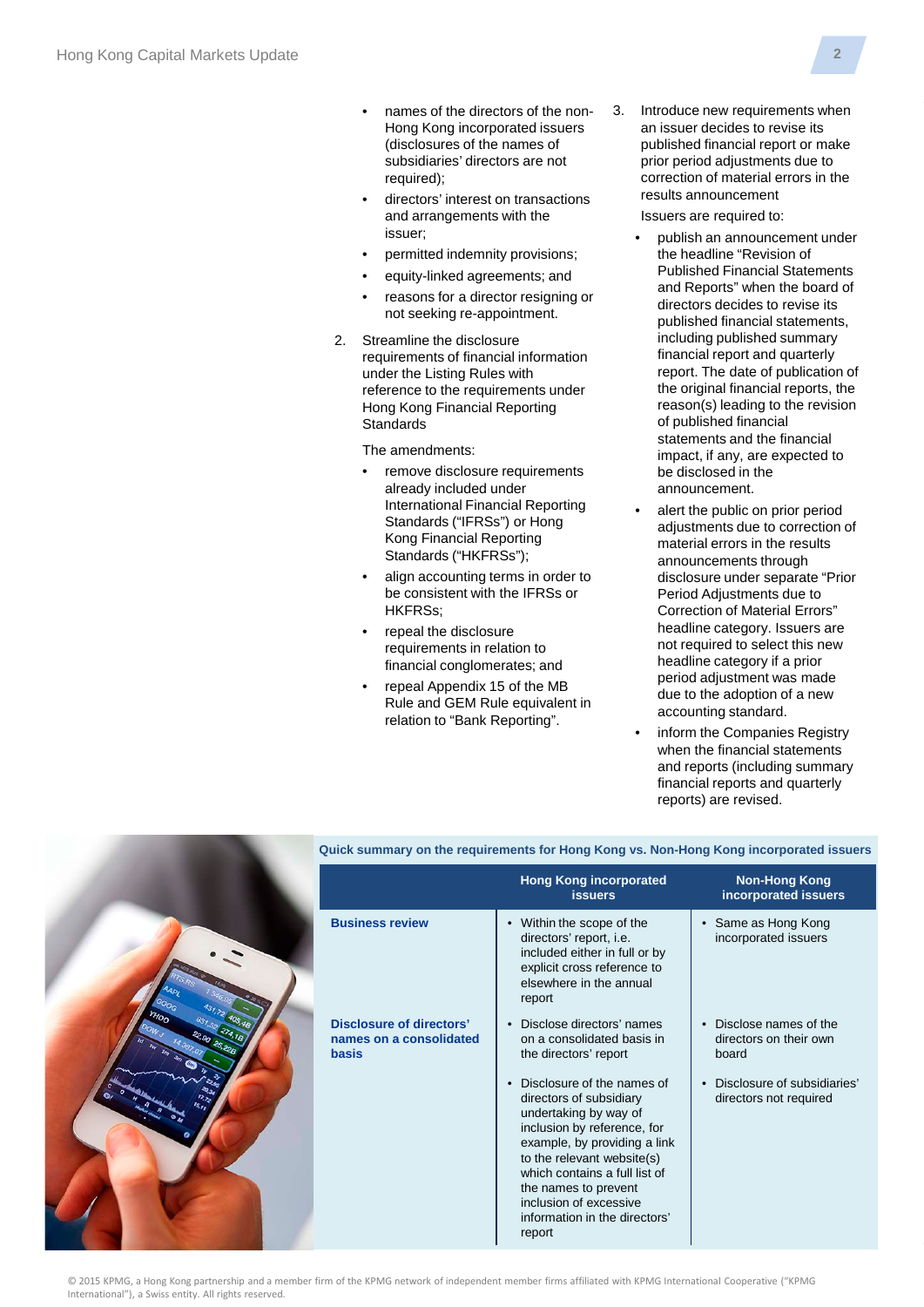#### **II. Rule amendments unrelated to disclosure of financial information**

- 1. Consequential rule amendments due to enactment of new HKCO The amendments:
	- align the notice periods required for Bermuda or Cayman Islands incorporated issuers with the relevant requirement for general meetings under the New CO, i.e. 21 days for AGMs and 14 days for any other general meetings

The intention is to ensure that issuers incorporated in Bermuda or the Cayman Islands and listing listed in Hong Kong are subject to the same notice requirements as Hong Kong incorporated issuers. Bermuda and Cayman Islands incorporated issuers, however, have an option to convene meeting on shorter notice on the same terms as Hong Kong incorporated companies.

• replace "nominal value" or "issued share capital" under various parts of the Listing Rules with the number of, or the voting rights attaching to, issued shares.

- 2. Other rule amendments These include:
	- requirements to announce the expected payment dates for dividends or other distributions and codify the practice to require changes to be updated to shareholders.
	- clarification on the requirement of property valuation for the circular of any connected transactions that involve acquisitions or disposals of any property interest or property company.
	- removal of the requirement for disclosure of competing interests of directors of the issuer's subsidiaries and their close associates in circulars for notifiable and/or connected transactions.
	- codification of the existing practice to require trading suspension for GEM board issuers that fail to publish their financial results announcements.

#### **Quick summary on amendments and new requirements**

**Related** to financial information disclosure

- Align the requirements under the Listing Rules with the disclosure provisions in the new Hong Kong Companies Ordinance
- Streamline the disclosure requirements that are already required under Hong Kong Financial Reporting **Standards**
- Introduce new requirements when an issuer decides to revise its published financial report or make prior period adjustments due to correction of material errors in the results announcement

Effective for accounting periods ending on or after 31 December 2015.

 $\star$  Early adoption permitted

**Unrelated** to financial information disclosure:

- Consequential rule amendments due to enactment of new Hong Kong Companies Ordinance
- Other rule amendments

Takes effect on 1 April 2015

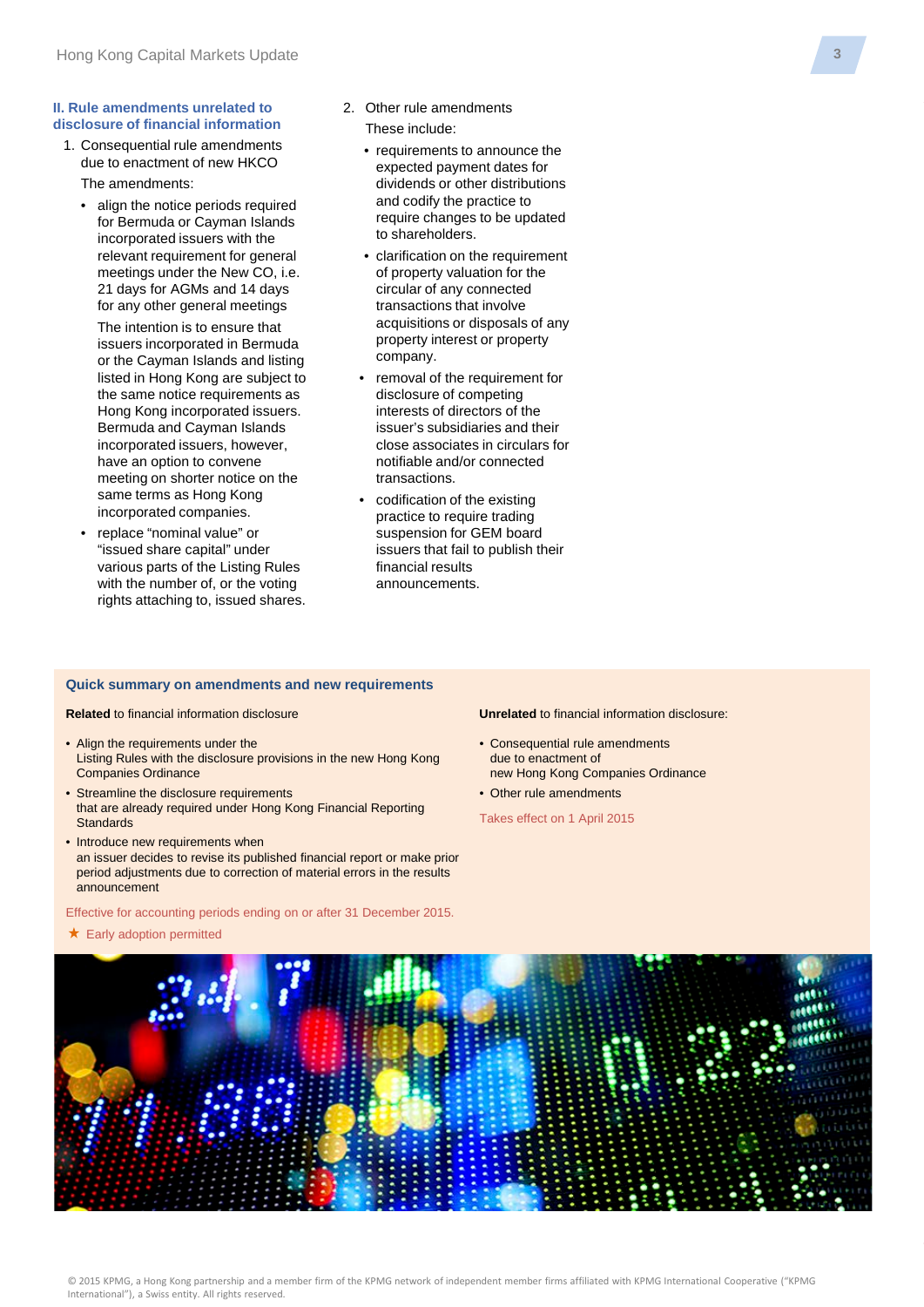Following the release of the Draft Law, the latest version of the Catalog for the [Guidance](http://www.sdpc.gov.cn/zcfb/zcfbl/201503/W020150402620481787669.pdf)  [of Industries for Foreign](http://www.sdpc.gov.cn/zcfb/zcfbl/201503/W020150402620481787669.pdf)  [Investment](http://www.sdpc.gov.cn/zcfb/zcfbl/201503/W020150402620481787669.pdf) (the "Catalog") came into force on 10 April 2015. According to the Catalog, the number of restricted sectors reduced from 79 to 38 and foreign investments in the service and manufacturing sectors become more accessible.

#### **China's draft Foreign Investment Law on VIE**

The People's Republic of China (PRC) Ministry of Commerce (MOFCOM) released the [Draft Foreign Investment](http://images.mofcom.gov.cn/www/201501/20150119165208087.doc)  [Law](http://images.mofcom.gov.cn/www/201501/20150119165208087.doc) ("the Draft Law") on 19 January 2015. The new law will replace three existing laws related to foreign investment – the Law of the PRC on Foreign-capital Enterprises, the Law of the PRC on Chinese-foreign Contractual Joint Ventures and the Law of the PRC on Chinese-foreign Equity Joint Ventures.

The Draft Law, if adopted in its current form, would overhaul the foreign investment regime in the PRC. Among other proposals, the Draft Law introduces a more in-substance approach towards defining what is regarded as "foreign

investment" and could have profound impact on variable interests entities ("VIE") structures, in the cases where foreign investors do not directly own equity interests in PRC businesses but obtain control through contractual arrangements.

The risks associated with a VIE structure are primarily regulatory and structural, i.e. whether the structure might be seen as a device to circumvent PRC laws and regulations that restrict or prohibit foreign investments in certain industries, and whether ownership via such structure is as secure as direct ownership of the PRC operating entity through equity investments for example when one or more parties decide not to perform their obligation under the contracts.





**4**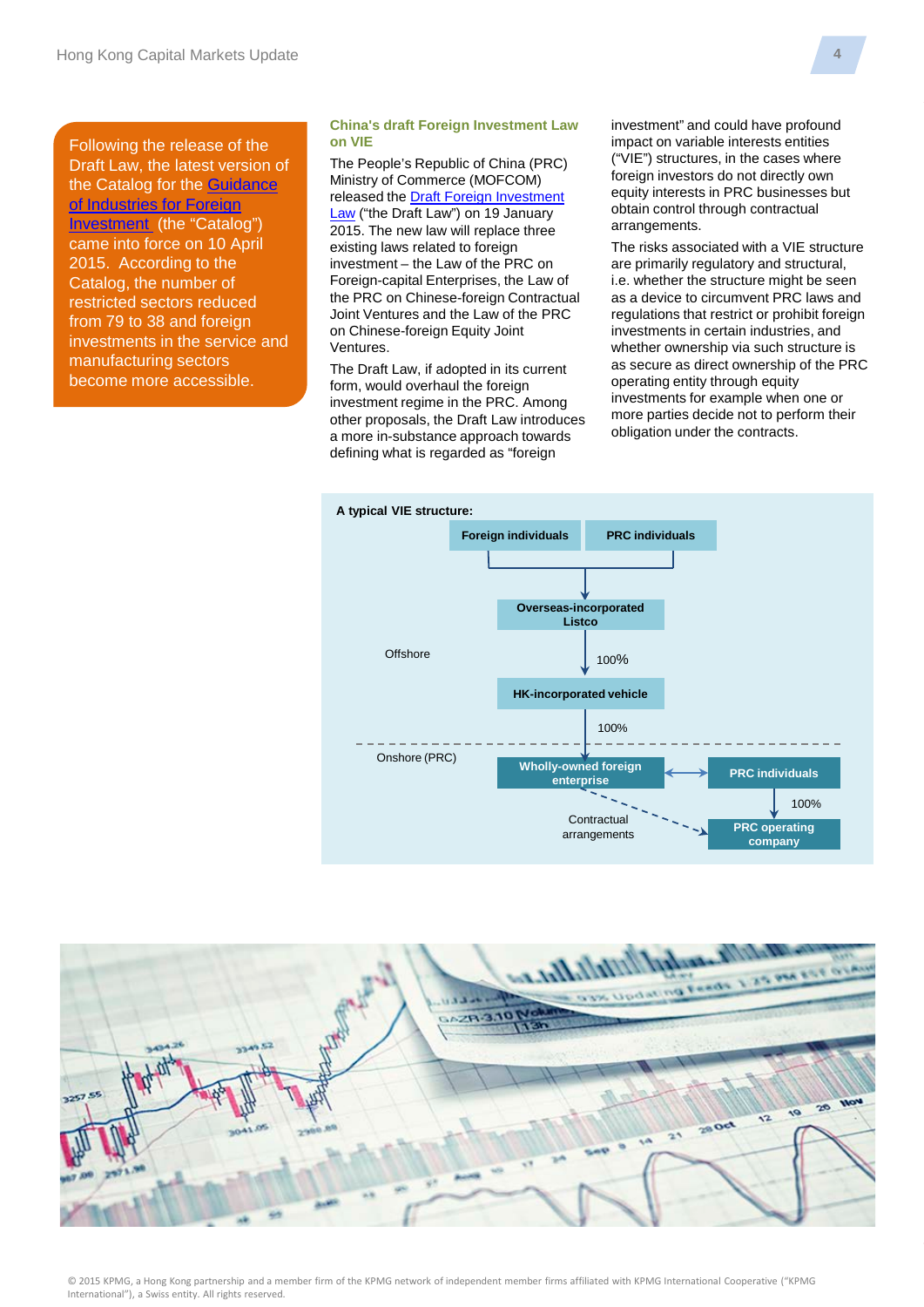

#### *Potential change impacting VIE structures*

The Draft Law introduces a more insubstance approach towards determining what constitutes a "foreign investment" in the following ways:

- It introduces a wider concept of "control" and clarifies that an investor may directly or indirectly control a PRC entity via trust or other contractual arrangements.
- It introduces a "look through" approach whereby a PRC entity would not be regarded as a foreign invested/controlled entity simply because its immediate (and any intermediate) parent was incorporated outside the PRC. Rather, any of these immediate and intermediate parents would be looked through to identify whether the PRC entity is ultimately controlled by a foreign or another PRC investor.

Under the proposal, it appears that an onshore PRC entity that is in-substance controlled by an immediate foreign parent via contractual arrangements, but that immediate foreign parent is controlled by a PRC national, might – at least in some cases – be considered to be controlled by a PRC investor for the purposes of investing in restricted industries. Although the Draft Law proposes some tests for assessing "control" for this purpose, these tests do not seem to be very clear and do not necessarily align with financial reporting standards; accordingly, identifying the controlling party could be challenging.

For *new VIE structures*, the key implications of the above proposals appear to be that:

• a VIE structure that is ultimately not controlled (within the meaning of the Draft Law) by PRC investors would require market entry approval by the relevant foreign investment departments of the PRC State Council and hence might be prohibited in holding operating licences in certain restricted or prohibited industries in the PRC.

• a VIE structure that is ultimately controlled by PRC investors might be able to use such structure to invest in restricted or prohibited industries if such control could be demonstrated to the satisfaction of the relevant authorities.

For *existing VIE structures*, the Draft Law is silent about the transitional arrangements; however, the explanatory note accompanying the Draft Law includes three proposals:

- The PRC entity that adopts a VIE structure would make a declaration to the relevant authorities that it is ultimately controlled by PRC investors, and continue with its VIE structure; or
- The PRC entity referred to above would have to specifically apply for a confirmation by the authorities (i.e. not simply making a declaration) that it is ultimately controlled by PRC investors, before it can continue with its VIE structure; or
- All PRC entities that adopt VIE structures, regardless of whether they are ultimately controlled by PRC or non-PRC investors, would have to obtain market entry approval by the relevant authorities, which would be granted on a case-by-case basis.

Although the Draft Law has yet to be finalised and the final law could be different, there is likely to be more scrutiny around VIE structures as a result. The proposals involve highly technical matters related to laws governing foreign investments in the PRC. Issuers or listing applicants whose VIE structures are significant to their businesses are advised to consult their legal advisors to determine the potential implications of the Draft Law to their businesses.

In addition, the entity should consider the related control assessment under the relevant financial reporting standards and the extent to which material VIE-related risks would necessitate additional disclosures in the financial statements or elsewhere in the annual report.

Listing applicants with VIE structures in place or that are considering putting in place VIE structures, in particular those that are not ultimately controlled by PRC investors, should carefully assess whether such structures would remain viable should the Draft Law be finalised as proposed, and the implications on their listing plans.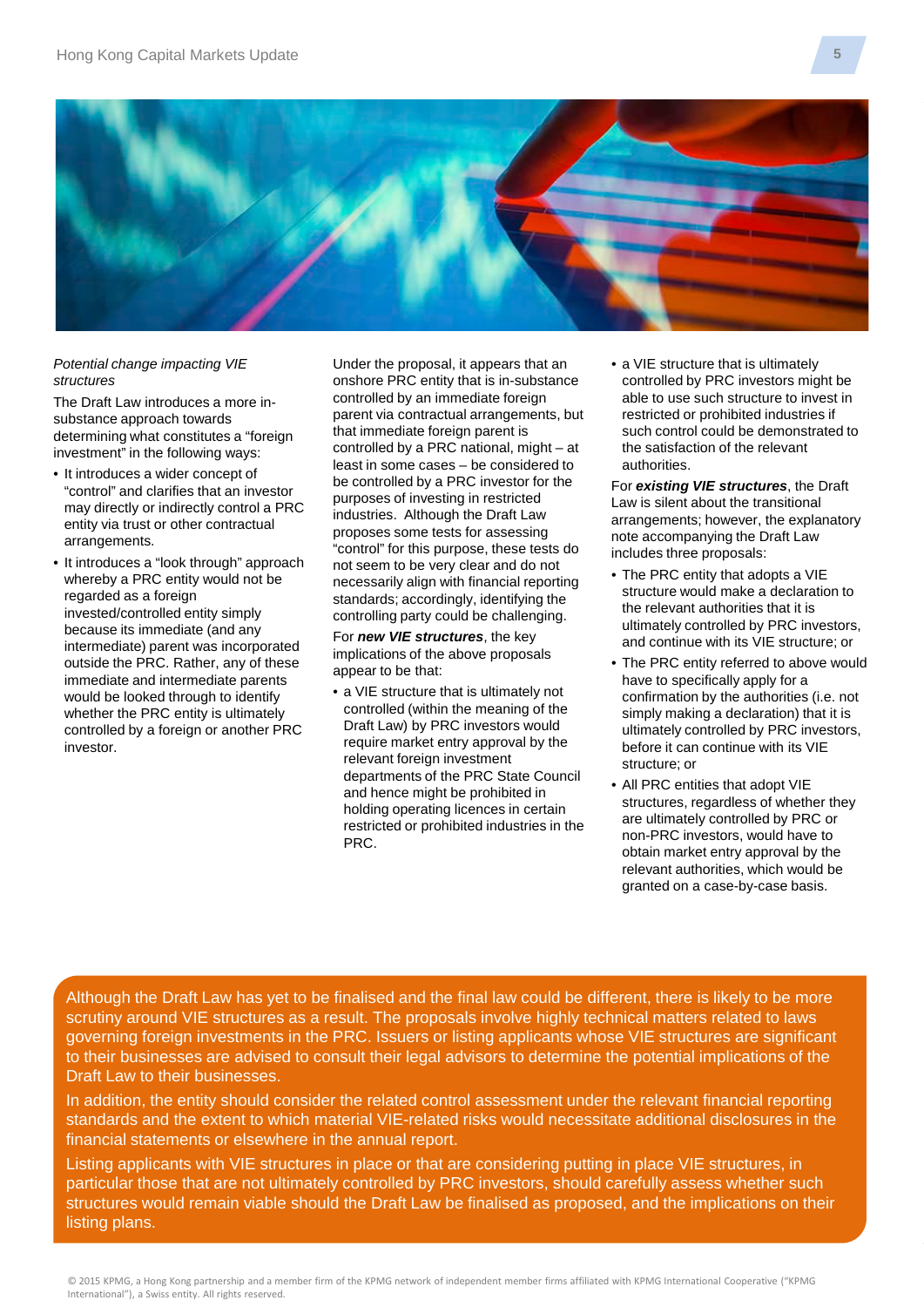#### **Findings and recommendations pursuant to the Exchange's review of disclosure in issuers' annual reports to monitor rule compliance**

On 27 March 2015, the Exchange published a [report](http://www.hkex.com.hk/eng/rulesreg/listrules/guidref/Documents/rdiar-2014.pdf) on the findings and recommendations for improvement from its review of certain issuers' annual reports for the financial years ended between December 2013 and November 2014 in respect of compliance with the Listing Rules and corporate conduct. The aim of the report is to improve transparency and promote a fair, orderly and informed market.

The focus of the Exchange's review covered the following topics:

- sufficiency of disclosure on issuer's adoption of IFRS 10/HKFRS 10 and the issuer's assessment on any financial impact to the company's financial statements;
- proposed and actual use of funds raised through issue of equity, convertible securities and subscription rights:
- updates on material changes after acquisitions;
- results of performance guarantees on acquisitions;
- significant changes to financial performance and material reliance on key customers;
- details of valuation methodology and assumptions of biological assets, including sensitivity analysis on changes in material inputs and full details of the issuer's licenses/rights/permits to carry out the agricultural activities; and

• details of exploration, development and mining production activities for mineral companies and a summary of expenditures incurred for the abovementioned activities and an annual update of resources and reserves as required under Chapter 18 of the MB Rule and Chapter 18A of the GEM Rule.

For newly listed issuers, the Exchange's review extended to cover the outcomes of profits forecasts and material changes in financial results after listing, changes in use of IPO proceeds and noncompetition undertakings provided by the major shareholders in relation to the issuers' businesses.

The Exchange highlighted a new improvement point in relation to the profit warning announcements under the Inside Information Provisions. The Exchange has stated that issuers should ensure the information represents material developments subsequent to the date of the prospectus that has not been disclosed. Additional information about the newly listed issuers' financial position subsequent to its listing should be meaningful and specific, and not a restatement of information already available in the prospectus.